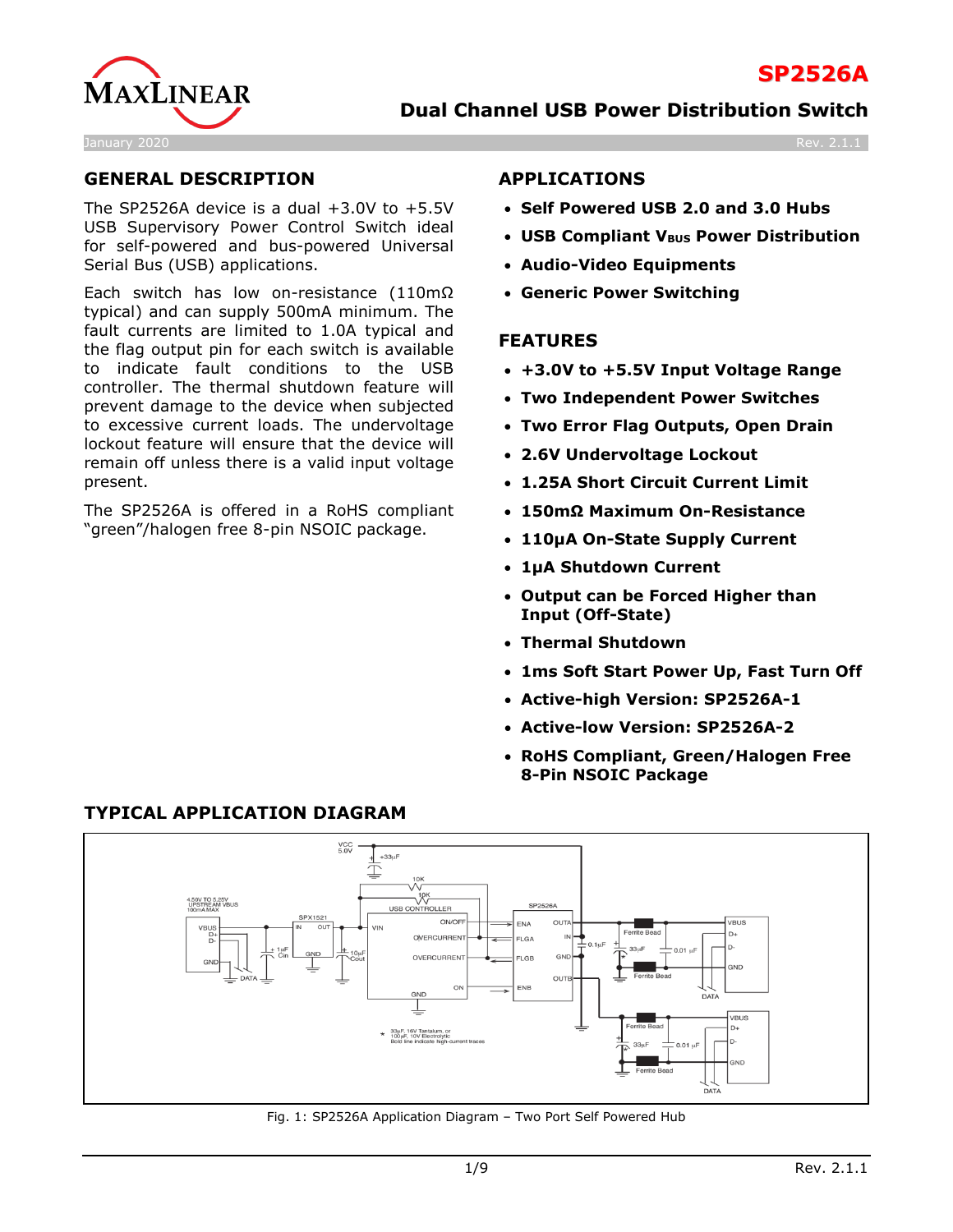

# **ABSOLUTE MAXIMUM RATINGS**

#### These are stress ratings only and functional operation of the device at these ratings or any other above those indicated in the operation sections of the specifications below is not implied. Exposure to absolute maximum rating conditions for extended periods of time may affect reliability.

| Soldering Temperature (10sec) 260°C |  |
|-------------------------------------|--|
| Maximum Junction Temperature 125°C  |  |
|                                     |  |
| (derate 6.14mW/°C above 70°C) 500mW |  |

# **ELECTRICAL SPECIFICATIONS**

#### Specifications with standard type are for an Operating Ambient Temperature of  $T_A = 25^{\circ}C$  only; limits applying over the full Operating Junction Temperature range are denoted by a "•". Minimum and Maximum limits are guaranteed through test, design, or statistical correlation. Typical values represent the most likely parametric norm at  $T_A = 25^{\circ}$ C, and are provided for reference purposes only. Unless otherwise indicated,  $V_{IN} = 5.0V$ ,  $T_{A} = 25^{\circ}$ C.

| <b>Parameter</b>             | Min. | Typ. | Max. | <b>Units</b> |                     | <b>Conditions</b>                     |
|------------------------------|------|------|------|--------------|---------------------|---------------------------------------|
| Supply Current               |      | 0.75 | 5.0  | μA           |                     | $V_{EN}$ = Logic "0" OUT = open       |
|                              |      | 110  | 160  |              |                     | $V_{EN}$ = Logic "1" OUT = open       |
|                              | 0.8  | 1.7  |      | $\vee$       |                     | $V_{EN}$ = Logic "0"                  |
| Enable Input Voltage         |      | 2.0  | 2.4  |              |                     | $V_{EN}$ = Logic "1"                  |
|                              |      | 0.01 | 1    |              |                     | $V_{EN}$ = Logic "0"                  |
| Enable Input Current         |      | 0.01 | 1    | μA           |                     | $V_{EN}$ = Logic "1"                  |
| Enable Input Capacitance     |      | 1    |      | pF           |                     |                                       |
| Output MOSFET Resistance     |      | 110  | 150  | $m\Omega$    |                     |                                       |
| Output turn-on delay         |      | 100  |      | μs           |                     | $R_L = 10\Omega$ , each output        |
| Output turn-on rise time     |      | 1000 | 4000 | <b>US</b>    |                     | $R_L = 10\Omega$ , each output        |
| Output turn-off delay        |      | 0.8  | 20   | μs           |                     | $R_L = 10\Omega$ , each output        |
| Output turn-off fall time    |      | 0.7  | 20   | μs           |                     | $R_L = 10\Omega$ , each output        |
| Output Leakage Current       |      |      | 10   | μA           |                     |                                       |
| Current limit threshold      | 0.6  | 1.0  | 1.25 | A            |                     |                                       |
| Over temperature shutdown    |      | 135  |      | °C           |                     | Temperature T <sub>J</sub> raising    |
| threshold                    |      | 125  |      |              |                     | Temperature T <sub>J</sub> decreasing |
| Error Flag Output Resistance |      | 10   | 25   | Ω            |                     | $V_{IN} = 5V$ , I <sub>L</sub> =10mA  |
|                              |      | 15   | 40   |              |                     | $V_{IN} = 3.3V, I_L = 10mA$           |
| Error Flag Current           |      | 0.01 | 1    | μA           |                     | $V_{\text{FLAG}} = 5V$                |
|                              |      | 2.6  |      | $\vee$       | $V_{IN}$ increasing |                                       |
| UVLO threshold               |      | 2.4  |      |              |                     |                                       |

# **OPERATING RATINGS**

Ambient Temperature Range ..................... -40°C to 85°C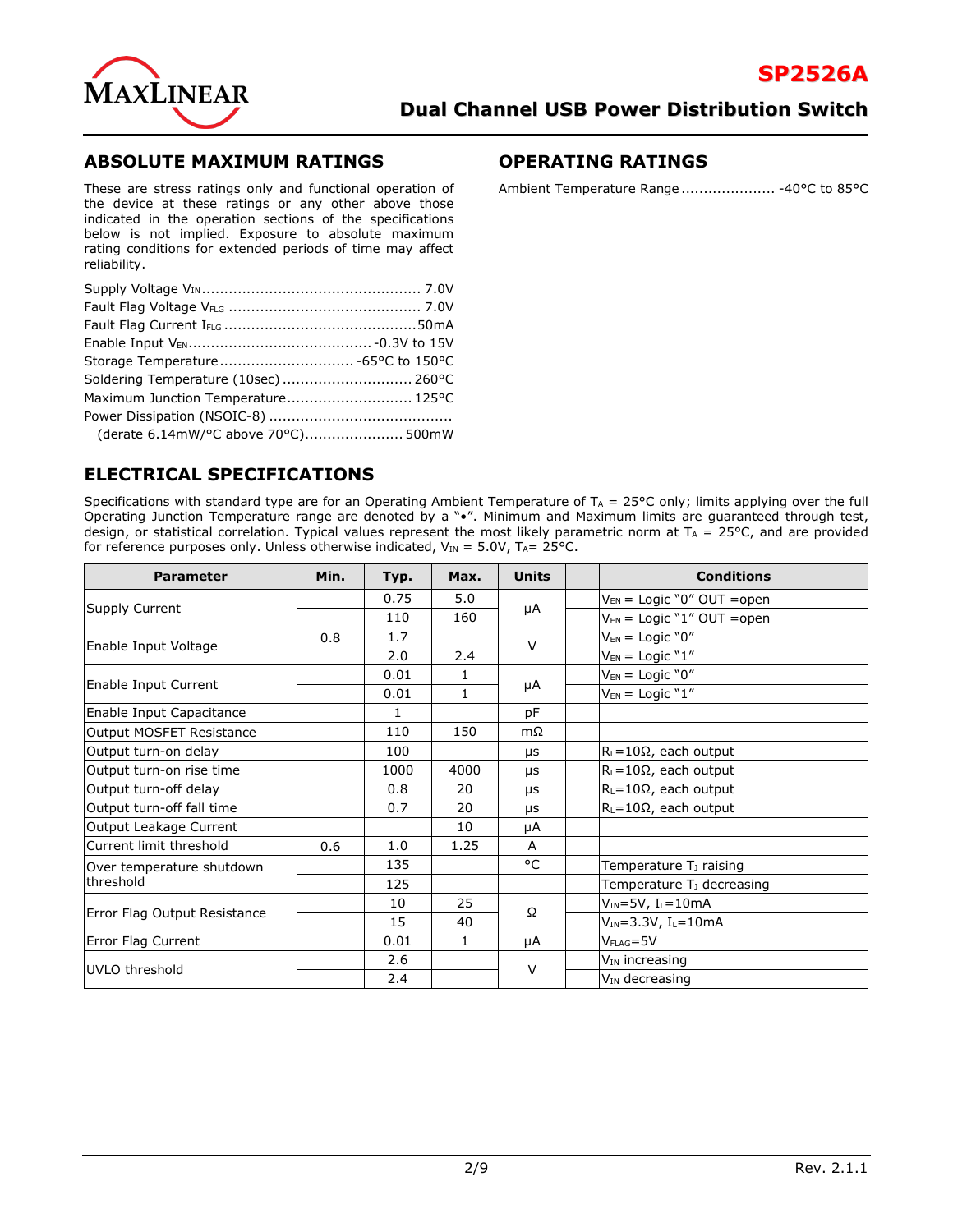

#### **BLOCK DIAGRAM**



Fig. 2: SP2526A Block Diagram

# **PIN ASSIGNMENT**



Fig. 3: SP2526A Pin Assignment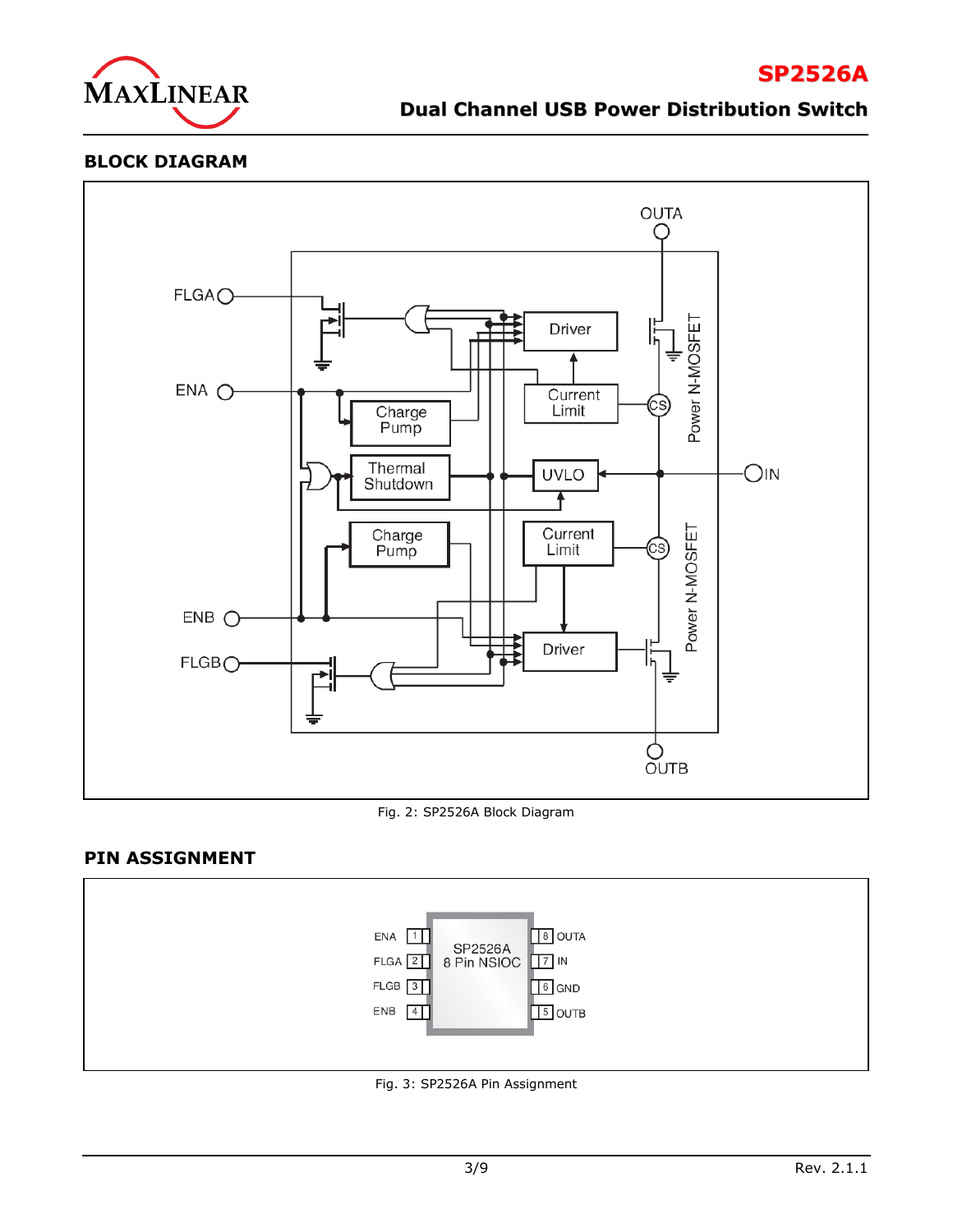

# **PIN DESCRIPTION**

| <b>Name</b> | <b>Pin Number</b> | <b>Description</b>                                                                                                                                                                                                             |
|-------------|-------------------|--------------------------------------------------------------------------------------------------------------------------------------------------------------------------------------------------------------------------------|
| ENA         |                   | Enable Input for channel A.<br>Active High for SP2526A-1 and Active Low for SP2526A-2                                                                                                                                          |
| FLGA        | 2                 | An active-low and open-drained fault flag output for channel A. It can indicate<br>current limit ENA is active. In normal mode operation (ENA and/or ENB is active),<br>it also can indicate thermal shutdown or under voltage |
| <b>FLGB</b> | 3                 | An active-low and open-drained fault flag output for channel B. It can indicate<br>current limit ENA is active. In normal mode operation (ENA and/or ENB is active),<br>it also can indicate thermal shutdown or under voltage |
| <b>ENB</b>  |                   | Enable Input for channel B.<br>Active High for SP2526A-1 and Active Low for SP2526A-2                                                                                                                                          |
| <b>OUTB</b> | 5                 | Output for Channel B. This is the output pin of the MOSFET source of channel B,<br>typically connected to the switched side of the load                                                                                        |
| <b>GND</b>  | 6                 | Ground                                                                                                                                                                                                                         |
| ΙN          |                   | Power Supply Input                                                                                                                                                                                                             |
| <b>OUTA</b> | 8                 | Output for Channel A. This is the output pin of the MOSFET source of channel A,<br>typically connected to the switched side of the load                                                                                        |

# **ORDERING INFORMATION(1)**

| <b>Part Number</b> | <b>Temperature Range</b>                  | <b>Package</b> | <b>Packing Method</b> | Lead Free $(2)$ | Note 1             |
|--------------------|-------------------------------------------|----------------|-----------------------|-----------------|--------------------|
| SP2526A-1EN-L/TR   | $-40\degree C \leq T_A \leq +85\degree C$ | NSOIC8         | Tape & Reel           | Yes             | Enable Active High |
| ISP2526A-2EN-L/TR  | $-40\degree C \leq T_A \leq +85\degree C$ | NSOIC8         | Tape & Reel           | Yes             | Enable Active Low  |

Notes:

1. Refer to [www.maxlinear.com/SP2526A](http://www.maxlinear.com/SP2526A) for most up-to-date Ordering Information.

2. Visit [www.maxlinear.com](http://www.maxlinear.com/) for additional information on Environmental Rating.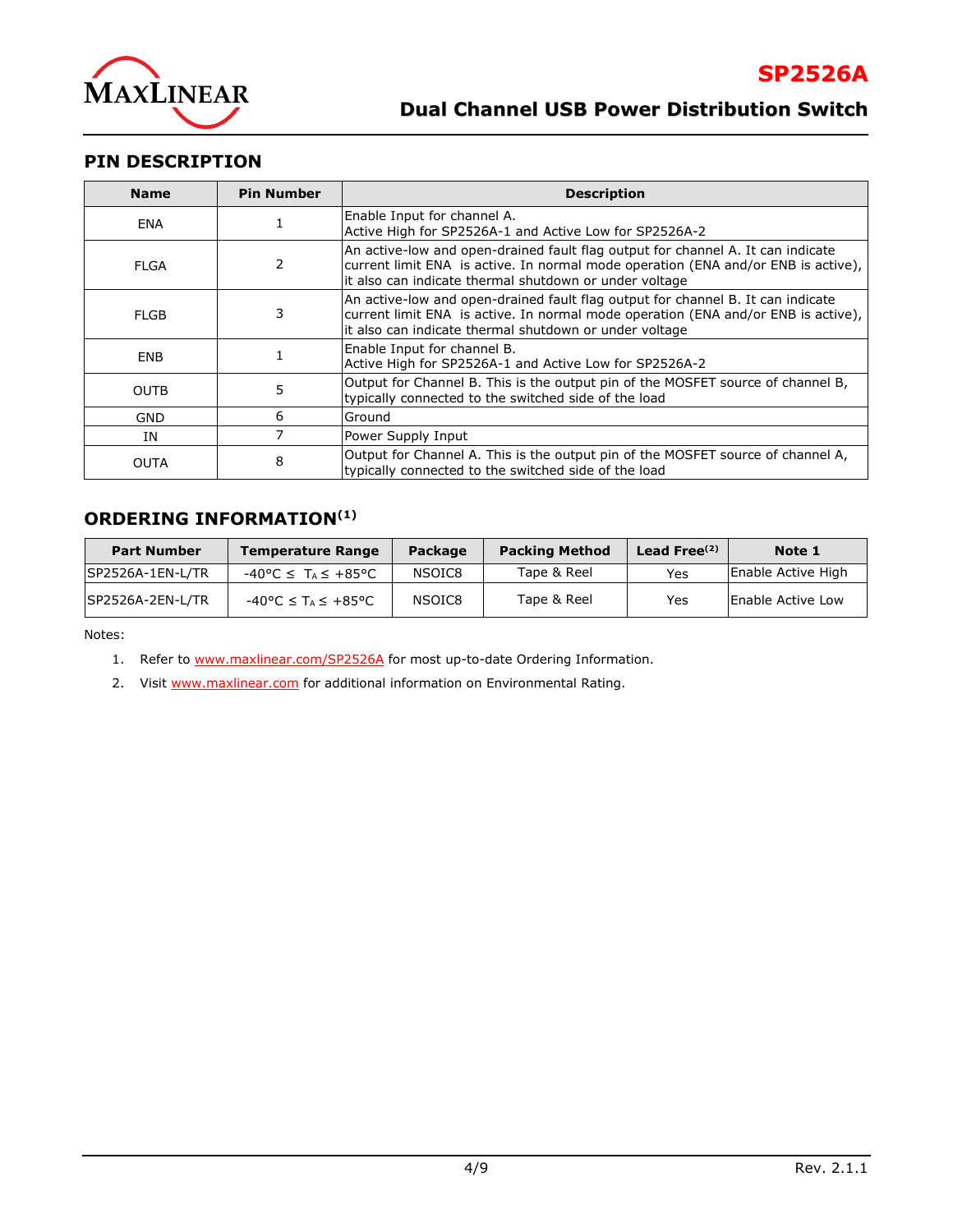

### **TYPICAL PERFORMANCE CHARACTERISTICS**

All data taken at VIN = 5.0V, TA = 25°C, unless otherwise specified - Schematic and BOM from Application Information section of this datasheet.









Fig. 4: Output On-Resistance vs Supply Voltage Fig. 5: Output On-Resistance vs Temperature



Fig. 6: UVLO Threshold vs Temperature Fig. 7: On-state Supply Current vs Supply Voltage



Fig. 8: On-state Supply Current vs Temperature Fig. 9: Off-state Supply Current vs Temperature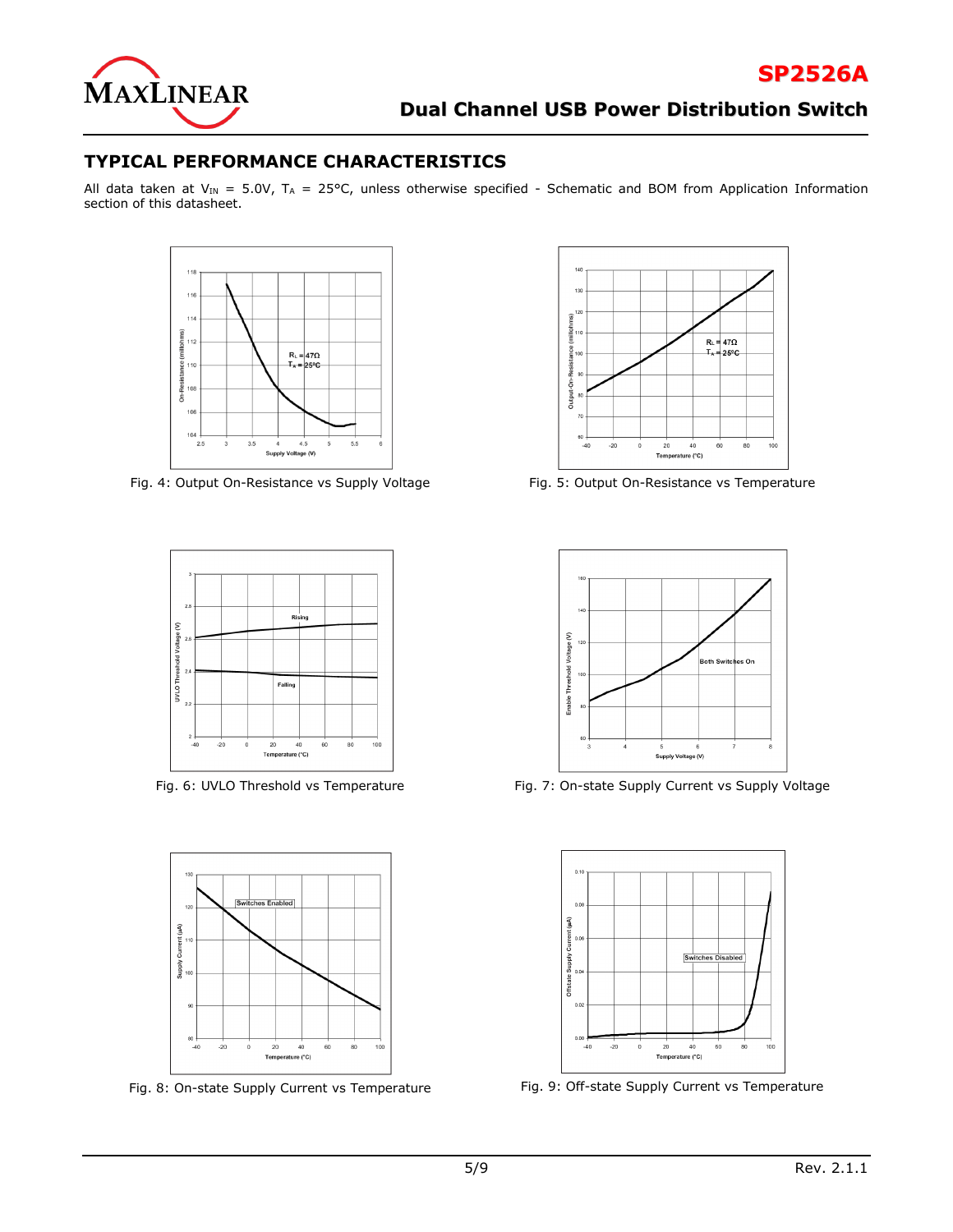



Fig. 10: Off-state Supply Current vs Supply Voltage Fig. 11: Control Threshold vs Supply Voltage





Fig. 12: Turn-on/Turn-off Characteristics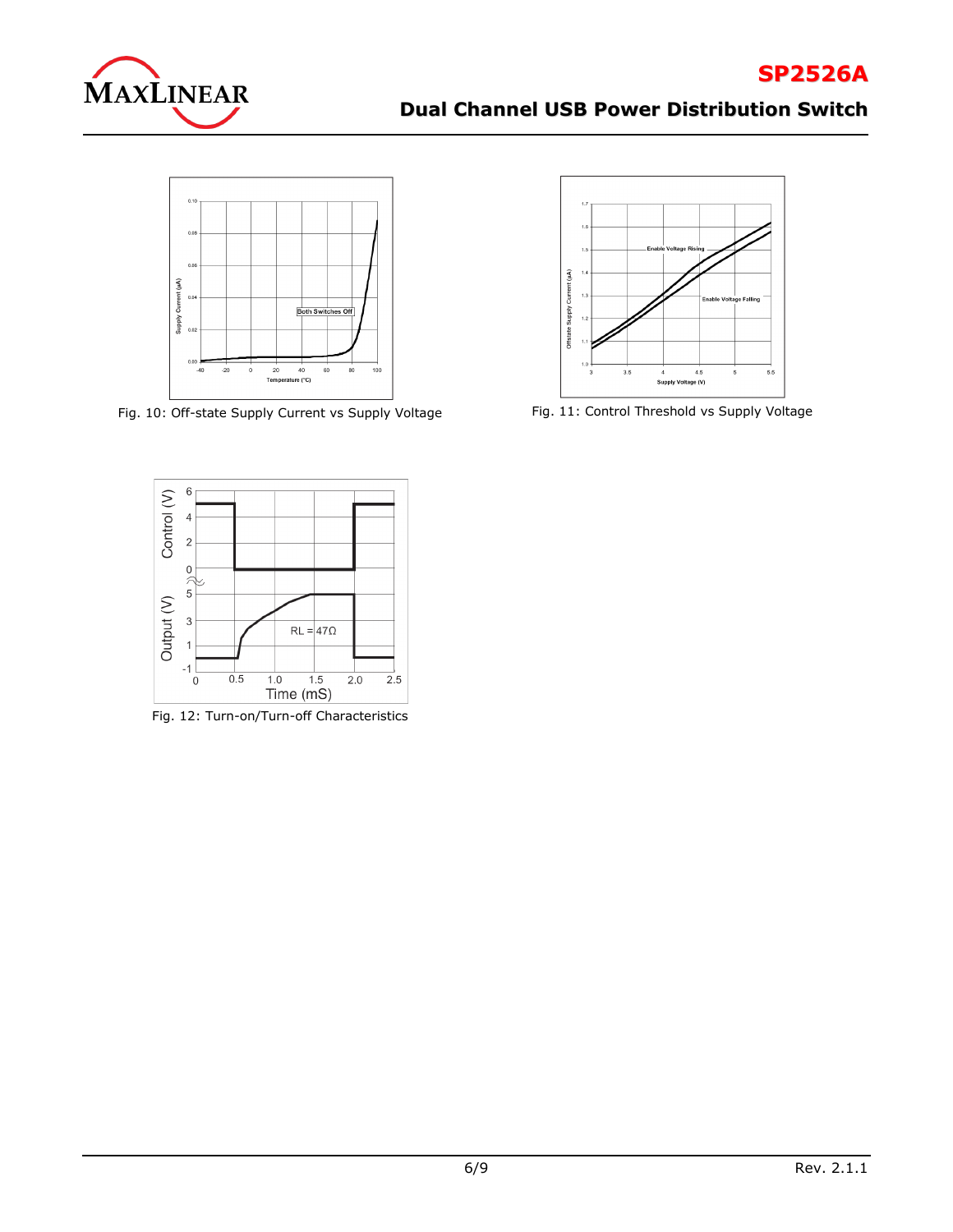### **APPLICATION INFORMATION**

#### **ERROR FLAG**

An open-drained output of an N-channel MOSFET, the FLG output is pulled low to signal the following fault conditions: input undervoltage, output current limit, and thermal shutdown.

### **CURRENT LIMIT**

The current limit threshold is preset internally. It protects the output MOSFET switches from damage resulting from undesirable short circuit conditions or excess inrush current, which is often encountered during hot plug-in. The low limit of the current limit threshold of the SP2526A allows a minimum current of 0.6A through the MOSFET switches. A current limit condition will signal the Error Flag.

### **THERMAL SHUTDOWN**

When the chip temperature exceeds 135ºC for any reason other than overcurrent fault of either one of the two MOSFETs, the thermal shutdown function turns off both MOSFET switches and signals the error flag. A hysteresis of 10ºC prevents the MOSFETs from turning back on until the chip temperature drops below 125ºC. However, if thermal shutdown is triggered by chip temperature rise resulting from overcurrent fault condition of either one of the MOSFET switches, the thermal shutdown function will only turn off the switch that is in overcurrent condition and the other switch can still remain its normal operation. In other words, the thermal shutdown function of the two switches is independent of each other in the case of overcurrent fault.

### **SUPPLY FILTERING**

A 0.1μF to 1μF bypass capacitor from IN to GND, located near the device, is strongly recommended to control supply transients. Without a bypass capacitor, an output short may cause ringing on the input (from supply lead inductance) which can damage internal control circuitry.

### **TRANSIENT REQUIREMENTS**

USB supports dynamic attachment (hot plugin) of peripherals. A current surge is caused by the input capacitance of a downstream device. Ferrite beads are recommended in series with all power and ground connector pins. Ferrite beads reduce EMI and limit the inrush current during hotattachment by filtering high-frequency signals.

#### **SHORT CIRCUIT TRANSIENT**

Bulk capacitance provides the short-term transient current needed during a hotattachment event. A 33μF/16V tantalum or a 100μF/10V electrolytic capacitor mounted close to the downstream connector at each port should provide sufficient transient drop protection.

### **PRINTED CIRCUIT LAYOUT**

The Power circuitry of USB printed circuit boards requires a customized layout to maximize thermal dissipation and to minimize voltage drop and EMI.

# **TEST CIRCUIT**

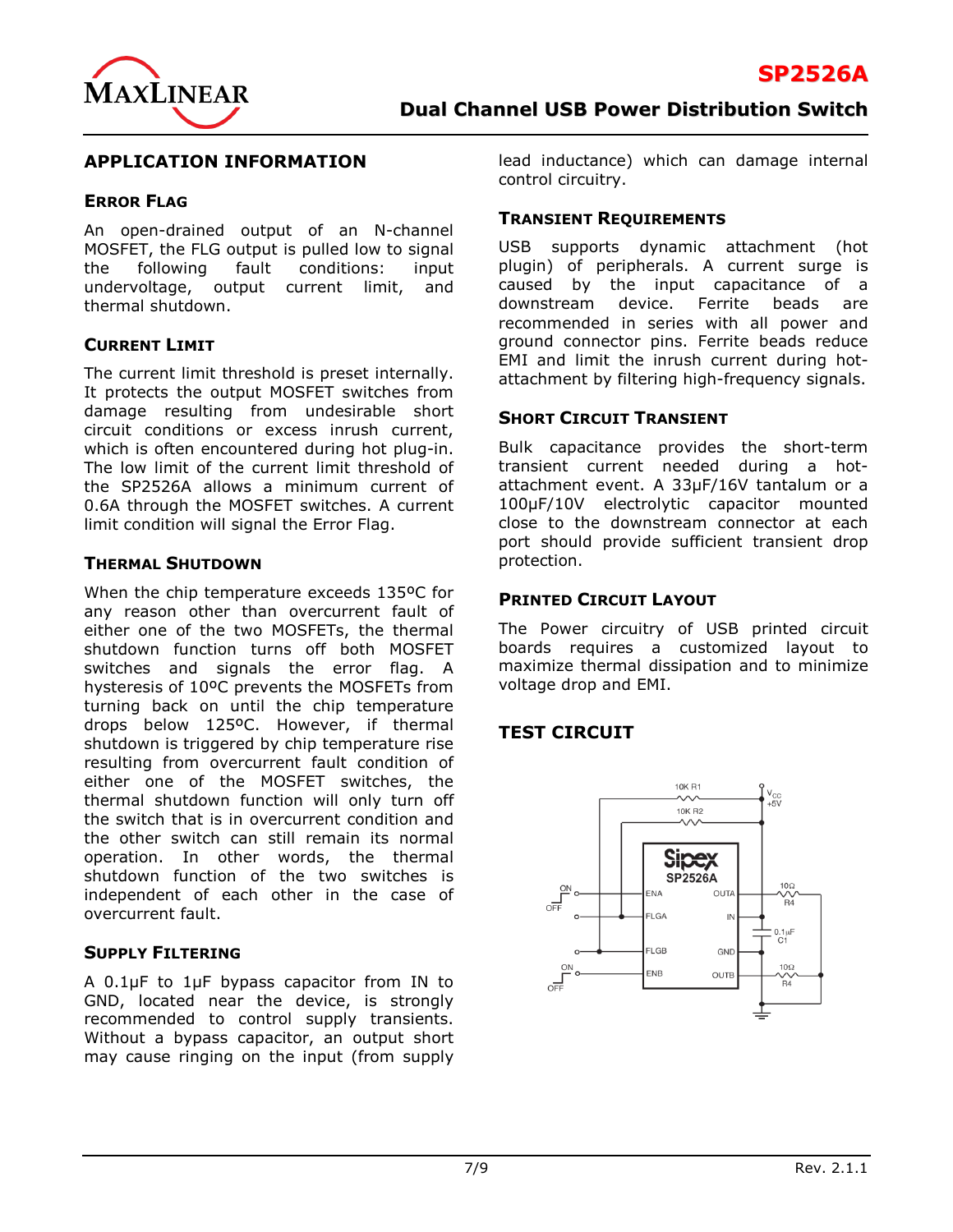

# **PACKAGE SPECIFICATION**

### **8-PIN NSOIC**



Note: 1. Refer to JEDEC MS-012AA.

- 2. Dimension "D" does not include mold flash, protrusions or gate burrs. Mold flash, protrusion or gate burrs shall not exceed 6 mil per side.
- 3. Dimension "E" does not include inter-lead flash or protrusions.
- 4. Controlling dimension is millimeter, converted inch dimensions are not necessarily exact.

| s      | 8 PIN SOICN       |             |  |
|--------|-------------------|-------------|--|
| $-800$ | <b>MLLIMETERS</b> |             |  |
|        | MIN.              | MAX.        |  |
| A      | 1.35              | 1.75        |  |
| A1     | 0.10              | 0.25        |  |
| B      | 0.33              | 0.51        |  |
| C      | 0.19              | 0.25        |  |
| D      | 4.80              | 5.00        |  |
| Е      | 3.80              | 4.00        |  |
| e      |                   | 1.27 BSC    |  |
| H      | 5.80              | 6.20        |  |
| h      | 0.25              | 0.50        |  |
| L      | 0.40              | 1.27        |  |
| θ      | О°                | $8^{\circ}$ |  |